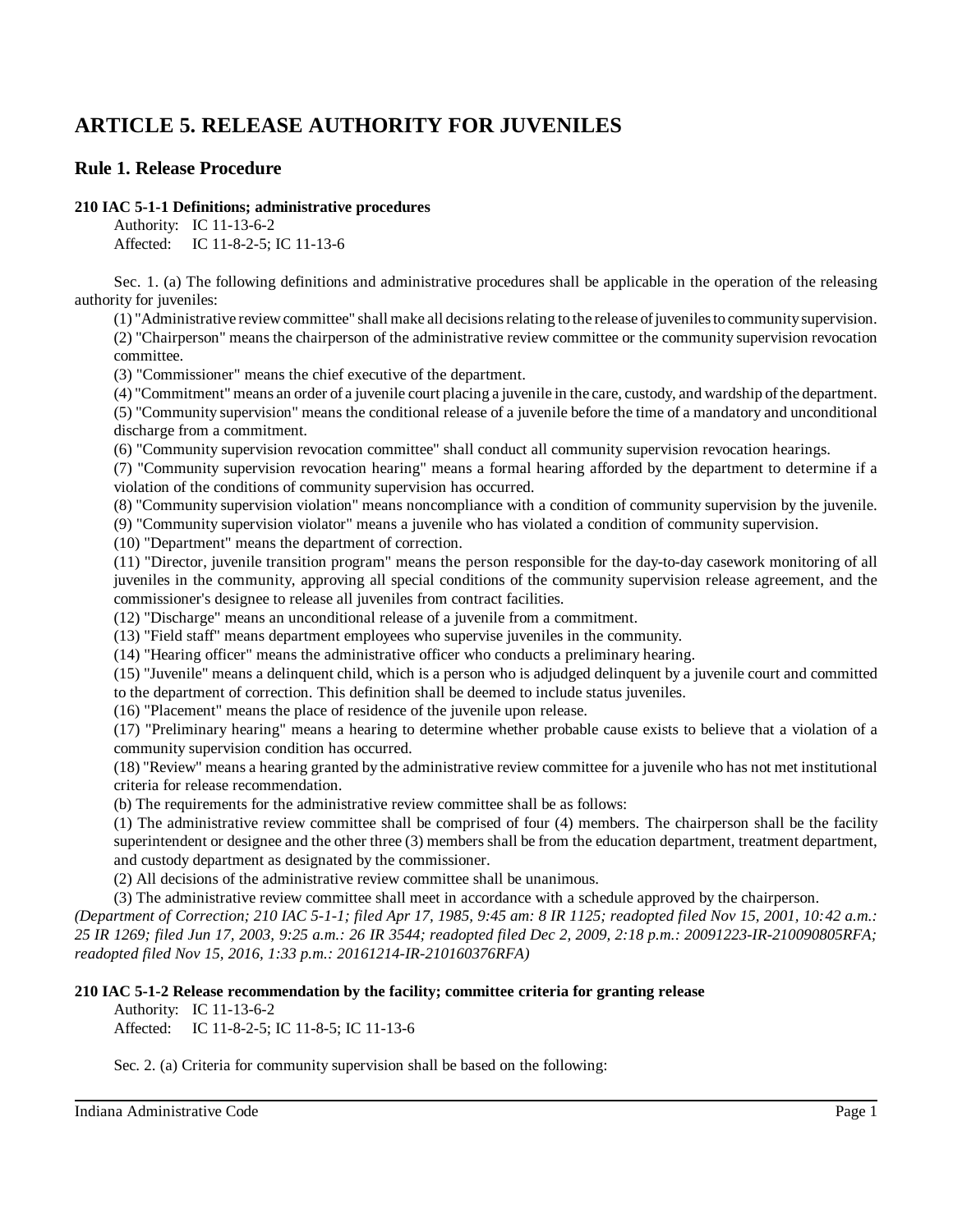(1) The committing offense.

(2) Facility adjustment.

(3) Achievement of treatment goals established according to the juvenile's individual risk and needs.

The treatment staffshall review the juvenile's progress at regular intervals. Upon completion of facility requirements as approved by the facility head, the juvenile shall be recommended for community supervision consideration to the facility administrative review committee.

(b) Requirements for discharge from commitment shall be as follows:

(1) Determinate sentence juveniles shall be discharged by the administrative review committee in accordance with the commitment order.

(2) Juveniles who are at least eighteen (18) years of age may be considered for community supervision or discharge by the administrative review committee.

(c) The commissioner, pursuant to authority vested in him or her under IC 11-8-2-5(b)(2), may designate the authority to release or discharge juveniles from commitment. When a release from commitment is by discharge, the commissioner, or his or her designee, shall certify the discharge to the clerk of the committing court.

(d) The commissioner shall designate a person or persons to:

(1) release juveniles from a contract facility via community supervision or discharge; and

(2) discharge all juveniles from community supervision.

*(Department of Correction; 210 IAC 5-1-2; filed Apr 17, 1985, 9:45 am: 8 IR 1125; readopted filed Nov 15, 2001, 10:42 a.m.: 25 IR 1269; filed Jun 17, 2003, 9:25 a.m.: 26 IR 3545; readopted filed Dec 2, 2009, 2:18 p.m.: 20091223-IR-210090805RFA; readopted filed Nov 15, 2016, 1:33 p.m.: 20161214-IR-210160376RFA)*

### **210 IAC 5-1-3 Community supervision or discharge; consideration, reviews, denials, conditions statement**

Authority: IC 11-13-6-2

Affected: IC 11-8-2-5; IC 11-8-5; IC 11-13-6

Sec. 3. (a) The administrative review committee shall review the treatment team's recommendations regarding the juvenile's progress in treatment and interview the juvenile to determine release to community supervision or discharge, whichever is appropriate. A juvenile who has not received a facility recommendation for community supervision shall be reviewed by the administrative review committee at least every twelve (12) months.

(b) A juvenile under consideration for community supervision or discharge shall be afforded the following:

(1) At least seven (7) days' (excluding Saturday, Sunday, or holidays) advance written notice that he or she is being considered for community supervision or discharge.

(2) Access to records and reports to be considered by the committee making the release determination in accordance with IC 11-8-5.

(3) An opportunity to appear before the committee, speak in his or her own behalf, and present documentary evidence.

(c) In all cases where community supervision is denied, the chairperson shall give the juvenile written notice of the denial and the reason or reasons for the denial including the following:

(1) No juvenile may be denied community supervision solely on the basis that appropriate placement is not available in the community to which he or she will return.

(2) The committee shall provide written notice to the juvenile that he or she hasthe right to appeal the administrative review committee decision.

(d) When a juvenile is released to community supervision, he or she shall be given a written statement of the community supervision conditions imposed by the department. Signed copies of this statement shall be forwarded to any person charged with his or her supervision and retained by the department including the following:

(1) The conditions shall be signed by the chairperson of the administrative review committee or the director of the juvenile transition program.

(2) The administrative review committee shall explain the conditions of community supervision to the juvenile, the juvenile shall acknowledge receipt of the conditions by his or her signature, and the juvenile's signature shall be witnessed.

(3) The community supervision conditions for juveniles released from juvenile facilities shall be as follows: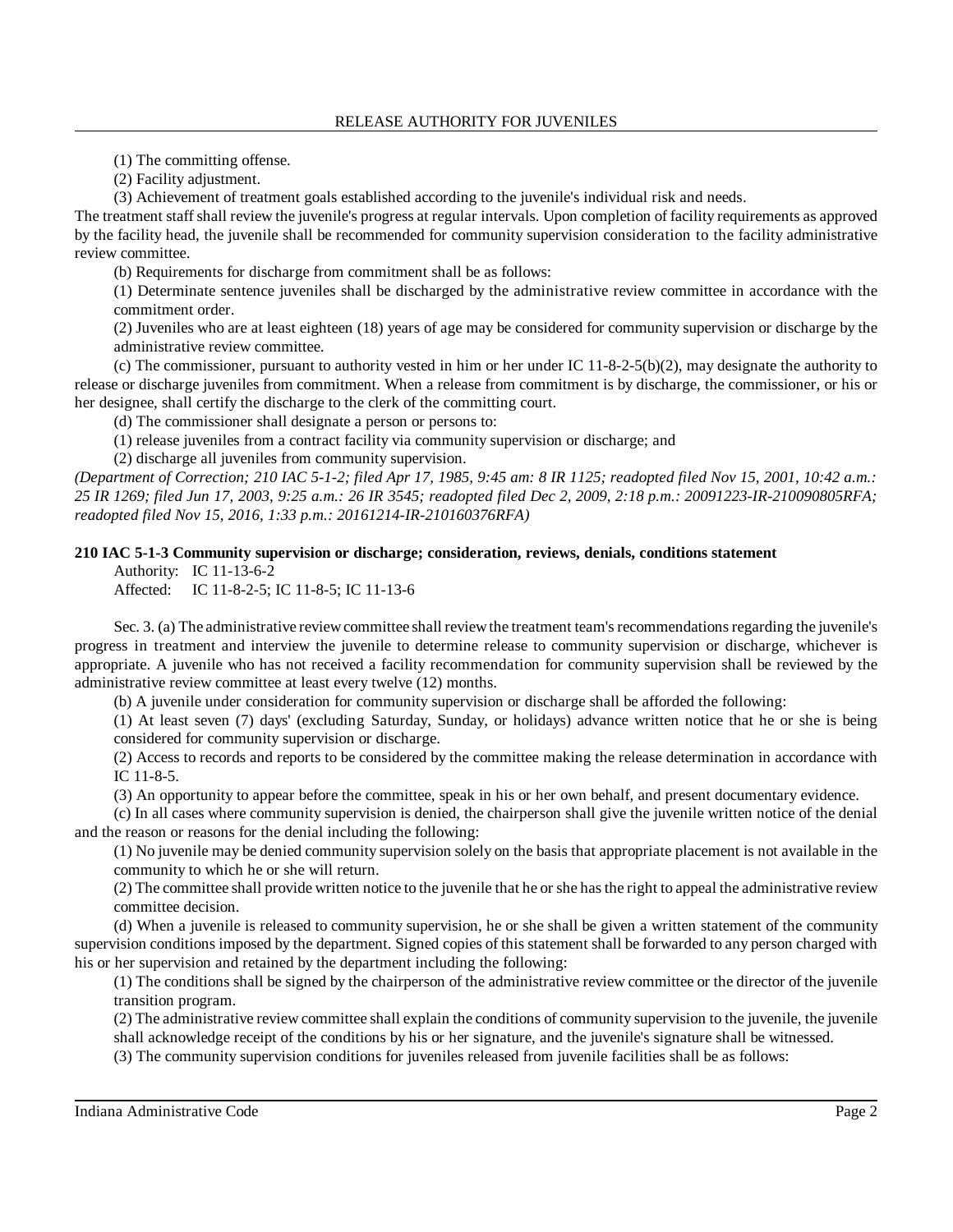(A) I will report to my supervising field staff by telephone within twenty-four (24) hours of arrival at my approved residence unless I have received other written instructions.

(B) I understand it is my responsibility to maintain contact with my field staff by making myself available through home visits, office visits, school visits, work visits, telephone contacts, and written reports as directed. I understand that my field staff has the authority to search or inspect my person or personal property without a search warrant at any time.

(C) I will obey all federal, state, and local laws.

(D) I understand that I must immediately notify my field staff any time I am arrested, ticketed, or contacted by any law enforcement agent.

(E) I agree not to use or possess alcohol or any controlled substance. I agree not to remain at any place where alcohol or controlled substances are present and being illegally consumed.

(F) I understand that I may not, at any time, possess a firearm, loaded or unloaded, knife, weapon, or any other devise, equipment, chemical substance, or other material that could be used to cause harm or serious bodily injury to another person.

(G) I agree not to associate with persons adjudicated or convicted of a criminal offense including any person currently on parole or probation unless authorized by my field staff.

(H) I understand that I must obtain written permission from myfield staffto purchase a motorized vehicle (automobile, truck, motorcycle, or moped) or obtain an identification card, beginner's driving permit, or driver's license.

(I) I will be at my approved residence during curfew hours and during the hours designated by my parent or guardian and field staff unless I have obtained permission in advance to be at another location.

(J) I understand that I must obtain written permission from my field staff before leaving Indiana for any reason, for example, day visit, holiday visit, family illness, funeral, or vacation. Verbal permission from field staff shall be obtained for travel within Indiana.

(K) I agree to:

(i) participate in an approved educational or vocational school program; or

(ii) be gainfully employed when work is available or participate in an approved community service program. (L) I understand that I must notify my field staff if I am unable to fulfill my obligations for employment, community service project assignment, or educational or vocational school program.

(M) I understand that "Placement Failure", the need for emergency medical, psychiatric, or psychological evaluation, or any life-threatening situation may be cause for a temporary return to a facility.

(N) I will comply with all orders and special conditions imposed by the department. Additional terms and conditions of community supervision may be added at any time during the community supervision period upon recommendation of the field staff and approval of the director of the juvenile transition program.

(4) The administrative review committee may impose special conditions to community supervision. The juvenile shall be given notice of and a copy of these conditions. A copy of these conditions shall be placed in the official record of the applicable juvenile.

(5) The commissioner's designee shall be authorized to impose special conditions on juveniles upon the request of the field staffsupervising that juvenile. The juvenile shall be given notice of and a copy of these conditions. A copyofthese conditions shall be placed in the official record of the applicable juvenile.

(6) The administrative review committee shall inform the juvenile that he or she has the right to appeal the decision of the administrative review committee to the commissioner's designee in writing within seven (7) calendar days.

*(Department of Correction; 210 IAC 5-1-3; filed Apr 17, 1985, 9:45 am: 8 IR 1126; readopted filed Nov 15, 2001, 10:42 a.m.: 25 IR 1269; filed Jun 17, 2003, 9:25 a.m.: 26 IR 3545; readopted filed Dec 2, 2009, 2:18 p.m.: 20091223-IR-210090805RFA; readopted filed Nov 15, 2016, 1:33 p.m.: 20161214-IR-210160376RFA)*

#### **210 IAC 5-1-4 Community supervision revocation**

Authority: IC 11-13-6-2 Affected: IC 11-8-2-5; IC 11-13-6; IC 33-40-1-2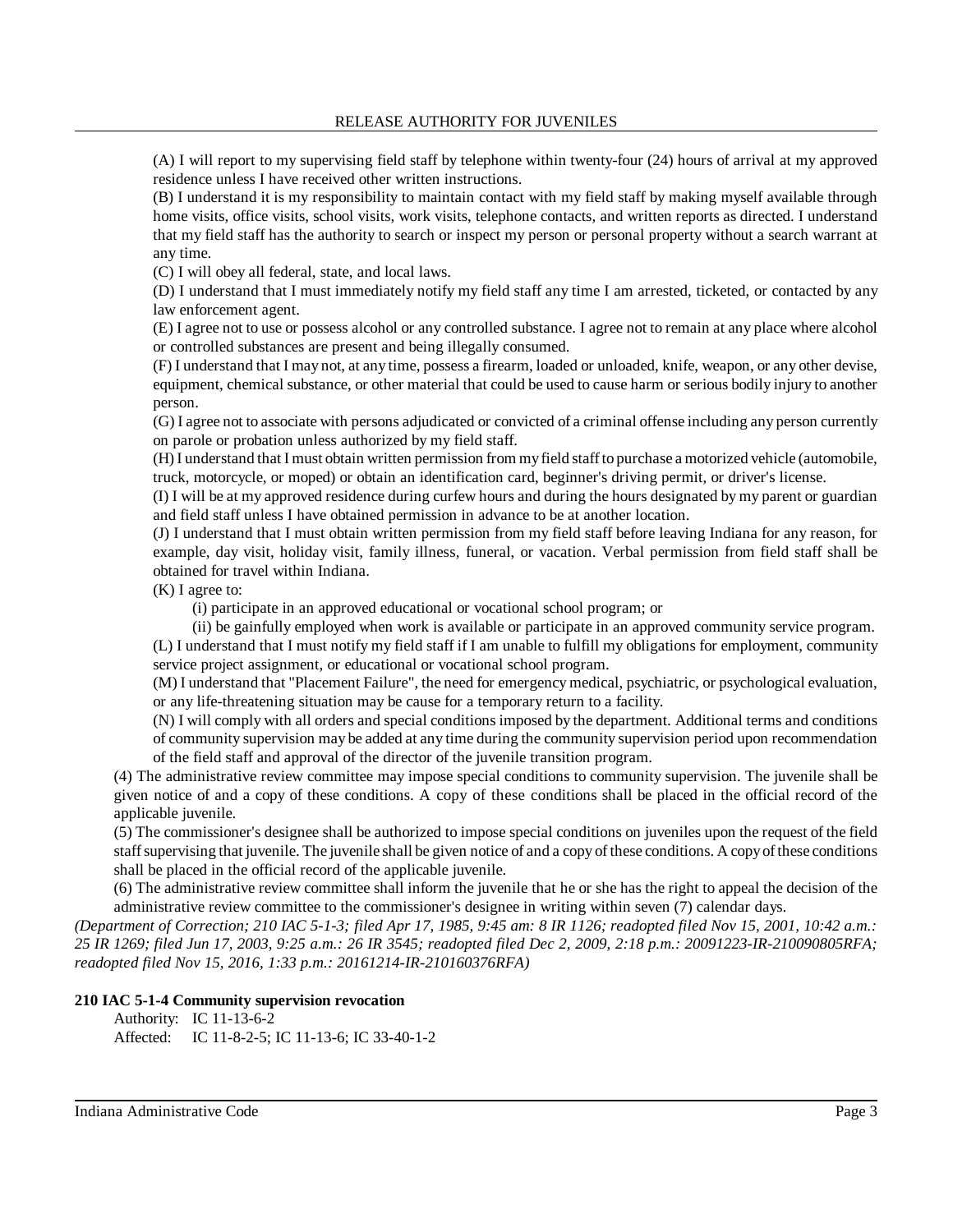Sec. 4. (a) Procedure for conducting preliminary hearings are *[sic., is]* as follows:

(1) Field staffshallsubmit a written report ofthe alleged communitysupervision violation or violationsto the commissioner's designee when there is reasonable belief to believe the juvenile has violated a condition of community supervision.

(2) The commissioner's designee shall review the report of alleged violation or violations and determine whether or not a warrant should be issued. If a warrant is issued, a hearing officer shall conduct a preliminary hearing. The commissioner, by the authority vested in him or her under IC 11-8-2-5(b), may delegate his or her authority to issue warrants.

(3) The hearing officer shall be impartial and have no involvement in the reporting or investigation of the alleged violation or violations.

(4) The hearing officer shall provide the juvenile and his or her parents, guardians, or custodians written notice of the following:

(A) The date, time, and place of the hearing.

(B) The community supervision condition or conditions alleged to have been violated.

(C) The procedures and rights applicable to that hearing.

(D) If probable cause isfound to exist, his or her right to a revocation hearing and the procedures and rights applicable to that hearing.

(E) The possible sanctions if a violation is found.

(5) In connection with the preliminary hearing, the juvenile is entitled to the following:

(A) Appear and speak in his or her own behalf.

(B) Call witnesses and present documentary evidence.

(C) Confront and cross-examine witnesses unless the hearing officer finds that to do so would subject the witness to a substantial risk of harm.

(D) A written statement of the findings of fact and the evidence relied upon.

(6) The juvenile's parents, guardians, or custodians are entitled to be present at the hearing.

(7) If the hearing officer determines that probable cause does not exist to believe the juvenile violated a condition of community supervision, the charge shall be dismissed.

(8) If the hearing officer determines from the evidence presented that there is probable cause to believe that the juvenile violated a condition of community supervision, but the hearing officer does not believe that there is sufficient reason for return to the facility, the hearing officer may continue the juvenile on community supervision pending the community supervision revocation hearing. Any special condition imposed by the hearing officer as a result of continued placement on community supervision shall be discussed with, and approved by, the commissioner's designee, prior to its imposition.

(9) If the hearing officer determines from the evidence presented that there is probable cause to believe that the juvenile violated a condition of his or her community supervision and the juvenile should be confined pending a revocation hearing, the juvenile shall be arrested on the department's warrant and returned toa juvenile facilitypending a communitysupervision revocation hearing.

(10) In a case where the alleged violation of community supervision is based on a criminal conviction or a delinquency adjudication, the preliminary hearing need not be held.

(11) Unless good cause for the delay is established in the record of the preliminary hearing, the community supervision violation charge shall be dismissed if the preliminary hearing is not held within ten (10) days after the date of arrest on the department's warrant.

(b) Procedures for conducting community supervision revocation hearings are as follows:

(1) The community supervision revocation hearing shall be presided over by the commissioner's designee and two (2) members designated by the facility superintendent. The commissioner's designee shall serve as chairperson. The committee shall meet in accordance with a schedule established by the chairperson.

(2) Ajuvenile confined at a juvenile facilitydue to an alleged communitysupervision violation shall be afforded a community supervision revocation hearing by the community supervision violation committee within sixty (60) days of his or her arrest on the department's warrant.

(3) An alleged community supervision violator who is not confined prior to the community supervision revocation hearing shall be afforded a hearing within one hundred eighty (180) days after the order was issued for his or her appearance at the community supervision revocation hearing or the date of his or her arrest on the community supervision violation warrant,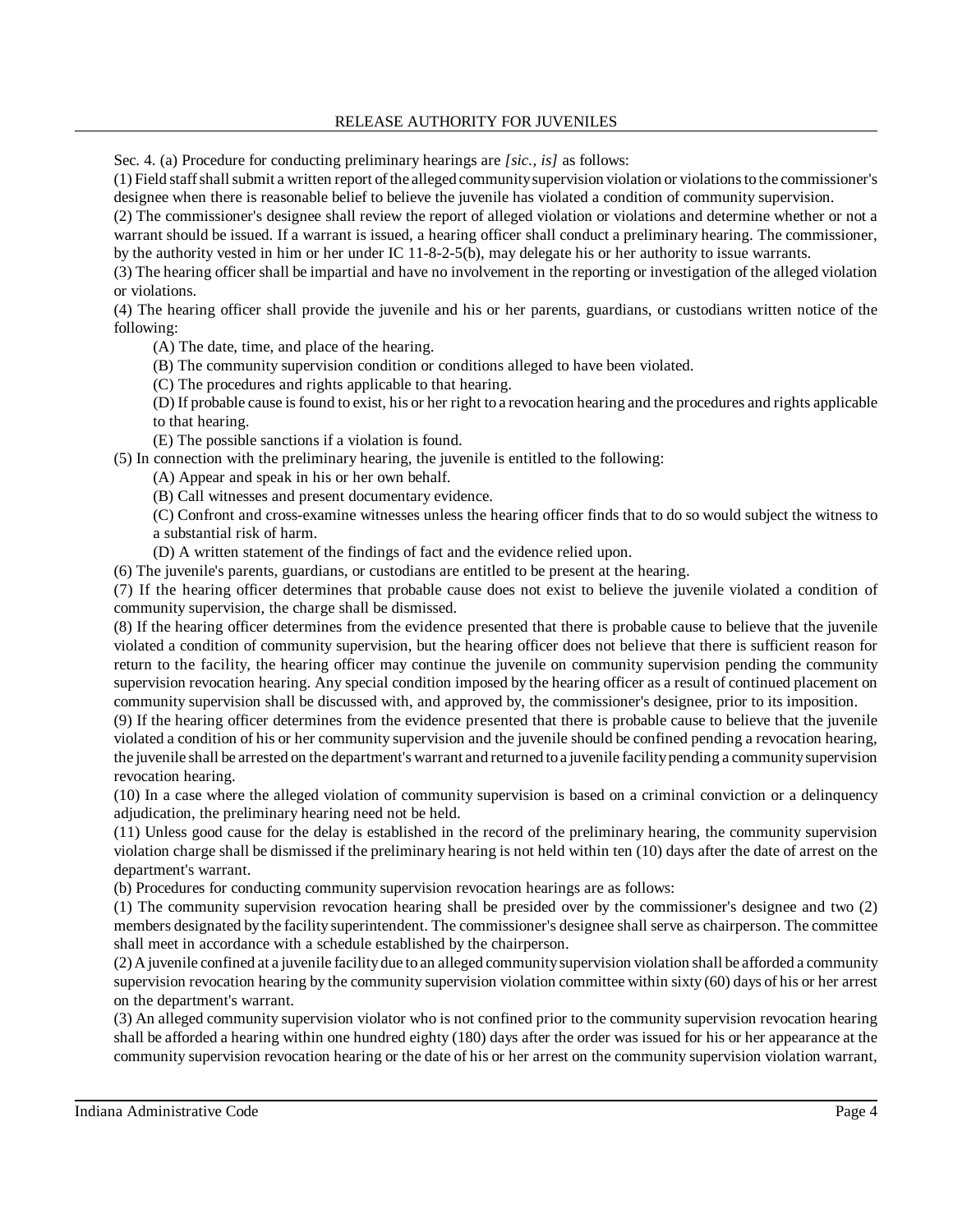whichever is earlier.

(4) Unless good cause for delay is established in the record of the revocation hearing, the revocation charge shall be dismissed if the revocation hearing is not held within the time limits established in subdivisions (2) and (3).

(5) Within seventy-two (72) hours of a juvenile's return to a juvenile facility (excluding Saturday, Sunday, or holidays) as an alleged community supervision violator, the facility shall notify the juvenile that he or she has the right to be represented by counsel at a revocation hearing and, if indigent, to have counsel appointed for him or her, including the following:

(A) The juvenile shall sign a statement indicating his or her understanding of the right to counsel and whether he or she desires to have counsel represent him or her at the revocation hearing.

(B) Ifthe juvenile desiresto be represented by counsel, but cannot afford such representation, the housing facilityshall notify the public defender's office that the alleged community supervision violator desires counsel at the revocation hearing.

(6) The housing facility shall provide the juvenile and his or her parents, guardian, or custodian written notice of the revocation hearing at least seven (7) days in advance of the hearing. The written notice shall include the following:

(A) The date, time, and place of the hearing.

(B) The community supervision condition or conditions alleged to have been violated.

(C) The procedures and rights applicable to such hearing.

(D) The possible sanctions if a violation is found.

(7) The juvenile shall be afforded those safeguards enumerated in subsection (a)(5) and may offer evidence in mitigation of the alleged violation.

(8) The juvenile's parents, guardians, or custodians are entitled to be present at the revocation hearing and shall be so advised by the housing facility.

(9) If it is determined from the evidence presented that the juvenile did not commit a violation of community supervision, the charge or charges shall be dismissed.

(10) If the committee finds that the juvenile did violate a condition or conditions of community supervision, it may continue the juvenile on community supervision, with or without modifying the conditions, or revoke the community supervision and order the juvenile confined, including the following:

(A) If the juvenile is continued on community supervision with modified conditions, he or she shall be given written notification of the modification or modifications.

(B) If community supervision is revoked, the committee shall inform the juvenile that he or she will be reconsidered for community supervision on a specific date or that he or she will be reconsidered when he or she again completes the facility criteria for release.

(11) The chairperson shall provide the community supervision violator with a written statement of the reasons for the committee's action if community supervision is revoked. The juvenile has the right to appeal the decision of the community supervision revocation committee.

(12) The community supervision revocation committee shall consider the following:

(A) The alleged violator's overall community adjustment including, but not limited to, the following:

(i) School or work.

(ii) Completion of community supervision goals.

(iii) Previous violations committed while on community supervision.

(B) The alleged communitysupervision violator's past juvenile history and the nature of his or her committing offense.

(C) The nature of the violation committed by the alleged community supervision violator and the events and

circumstances surrounding the violation.

(13) The community supervision revocation committee shall inform the juvenile that he or she has the right to appeal the decision of the community supervision revocation committee to the commissioner's designee in writing within seven (7) calendar days.

*(Department of Correction; 210 IAC 5-1-4; filed Apr 17, 1985, 9:45 am: 8 IR 1127; readopted filed Nov 15, 2001, 10:42 a.m.: 25 IR 1269; filed Jun 17, 2003, 9:25 a.m.: 26 IR 3548; readopted filed Dec 2, 2009, 2:18 p.m.: 20091223-IR-210090805RFA; readopted filed Nov 15, 2016, 1:33 p.m.: 20161214-IR-210160376RFA)*